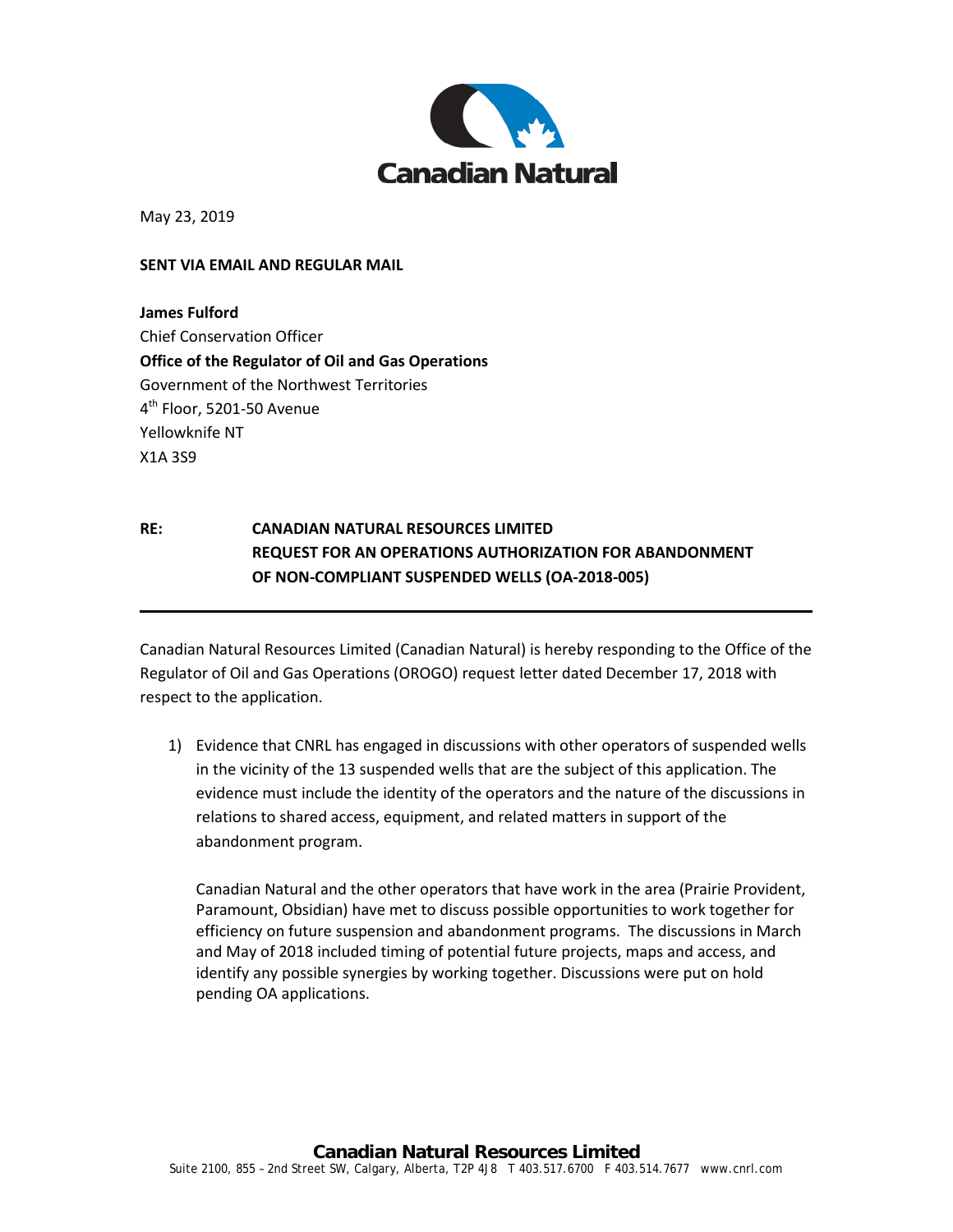

2) Confirmation that CNRL has submitted a Benefits Plan applicable to the full scope of the proposed activity (13 wells), or a request for waiver of the requirement, to the Department of Industry, Tourism and Investment, Government of the Northwest Territories.

Canadian Natural submitted a Benefit Waiver request letter to the Minister of Industry, the Honorable Mr. Wally Schumann, Tourism and Investment, Government of the Northwest Territories on April 23, 2019.

3) Confirmation that CNRL has applied to the Mackenzie Valley Land and Water Board (MVLWB) for any land use permit or water licence (or amendment of same) necessary to carry out the proposed 13 well abandonments and all associated activities (including winter road building and site access).

Canadian Natural received final consultation feedback from Acho Dene Koe First Nation in Fort Liard May 6, 2019 and submitted a Land Use Permit application May 22, 2019 for the abandonment and reclamation of the 13 wells included in this program.

- 4) A plan for conducting well inspections of the nine non-compliant wells, which must:
	- a. Include an inspections schedule providing for two inspections a year, with one of the two annual inspections taking place during the July-September period, and continuing until the non-compliant wells are abandoned to the satisfaction of the OROGO decision maker.

Canadian Natural plans on completing an inspection in June, 2019, and one mid-September, 2019, dependent on helicopter availability and weather conditions.

- b. Provide information on the qualifications of inspection personnel.
- Production Technologist Has 19 years of oil & gas experience; 9 in Operations, 2 in Safety, and 8 in Compliance and Suspended Well Inspections. Also has Class 4 Power Engineering Certification and have taken many technical courses pertinent to dealing with suspended wells.
- Oilfield Consultant is a 20 year journeyman pipefitter with extensive wellhead and piping experience.
- Field Compliance Technologist Has 12 years oilfield experience including operations, safety, and for the last 2 years has been working in Compliance.